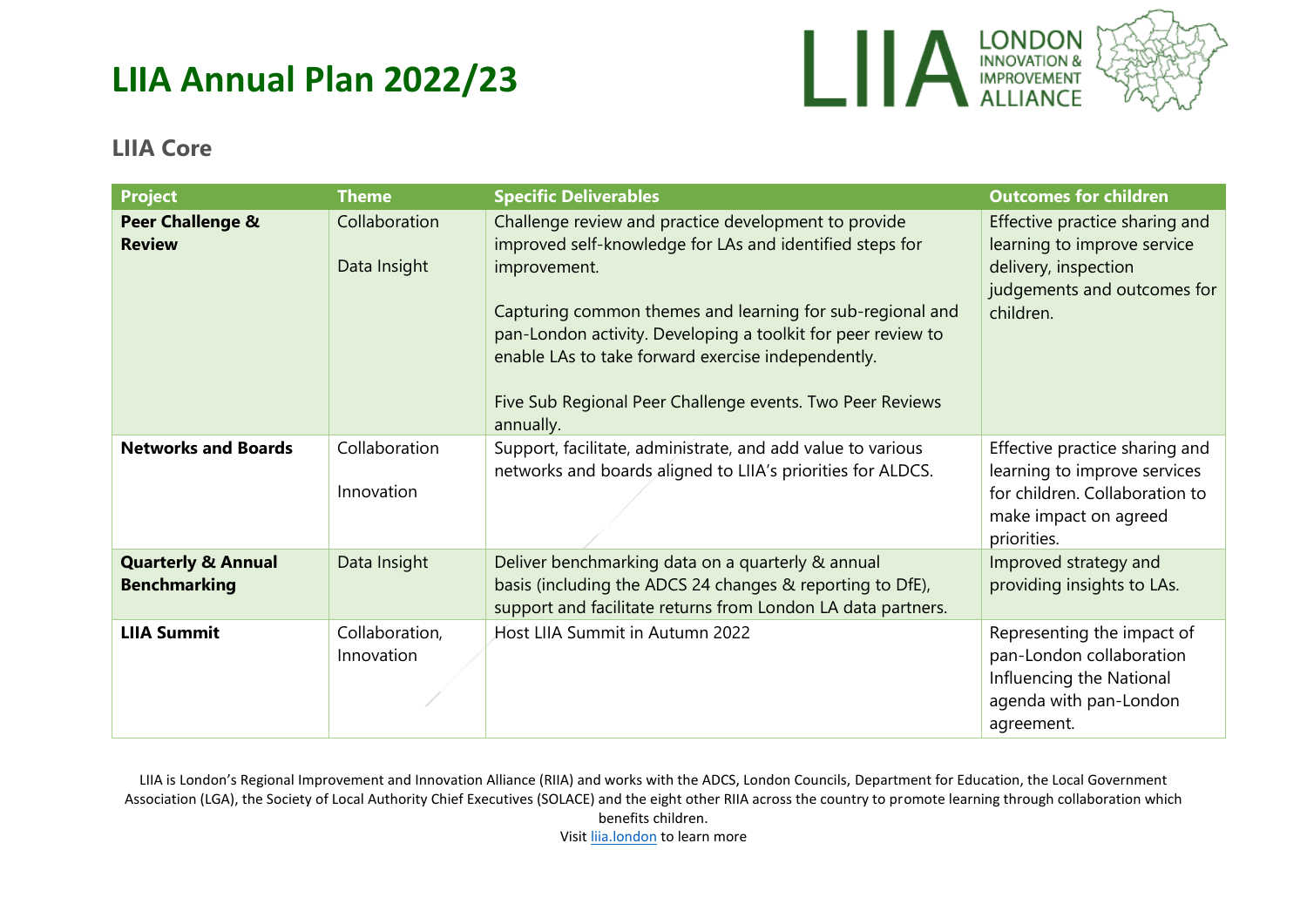

#### **LIIA Targeted Projects**

| <b>Project</b>                  | <b>Theme</b>                                  | <b>Specific Deliverables</b>                                                                                                                                                                         | <b>Outcomes for children</b>                                                                                                                                                                                                |
|---------------------------------|-----------------------------------------------|------------------------------------------------------------------------------------------------------------------------------------------------------------------------------------------------------|-----------------------------------------------------------------------------------------------------------------------------------------------------------------------------------------------------------------------------|
| <b>Care Leavers' Compact</b>    | Innovation,<br>collaboration, data<br>insight | Agreements across transport, housing, health, leisure,<br>mentoring, and ETE for London's care leavers.                                                                                              | Improved life chances for<br>some of London's most<br>vulnerable young adults<br>though a consistent and high-<br>quality offer of support.                                                                                 |
| <b>Health</b>                   | Collaboration<br>Innovation                   | Support ICS transformation and engagement, and support<br>resource arrangements                                                                                                                      | Strategic influence and<br>improved integration in the<br>development of the ICSs so<br>we can jointly improve<br>outcomes for children.                                                                                    |
| <b>Child-level data project</b> | Innovation,<br>collaboration, data<br>insight | Deliver a data platform (including an Information Governance<br>framework) for sharing structured data to produce analysis that<br>supports the LIIA themes, projects and other ALDCS<br>programmes. | Improved evidence of need<br>across London for service<br>improvement and<br>identification of collaborative<br>opportunities. This will<br>improve the quality of<br>services for CYP and their<br>families across London. |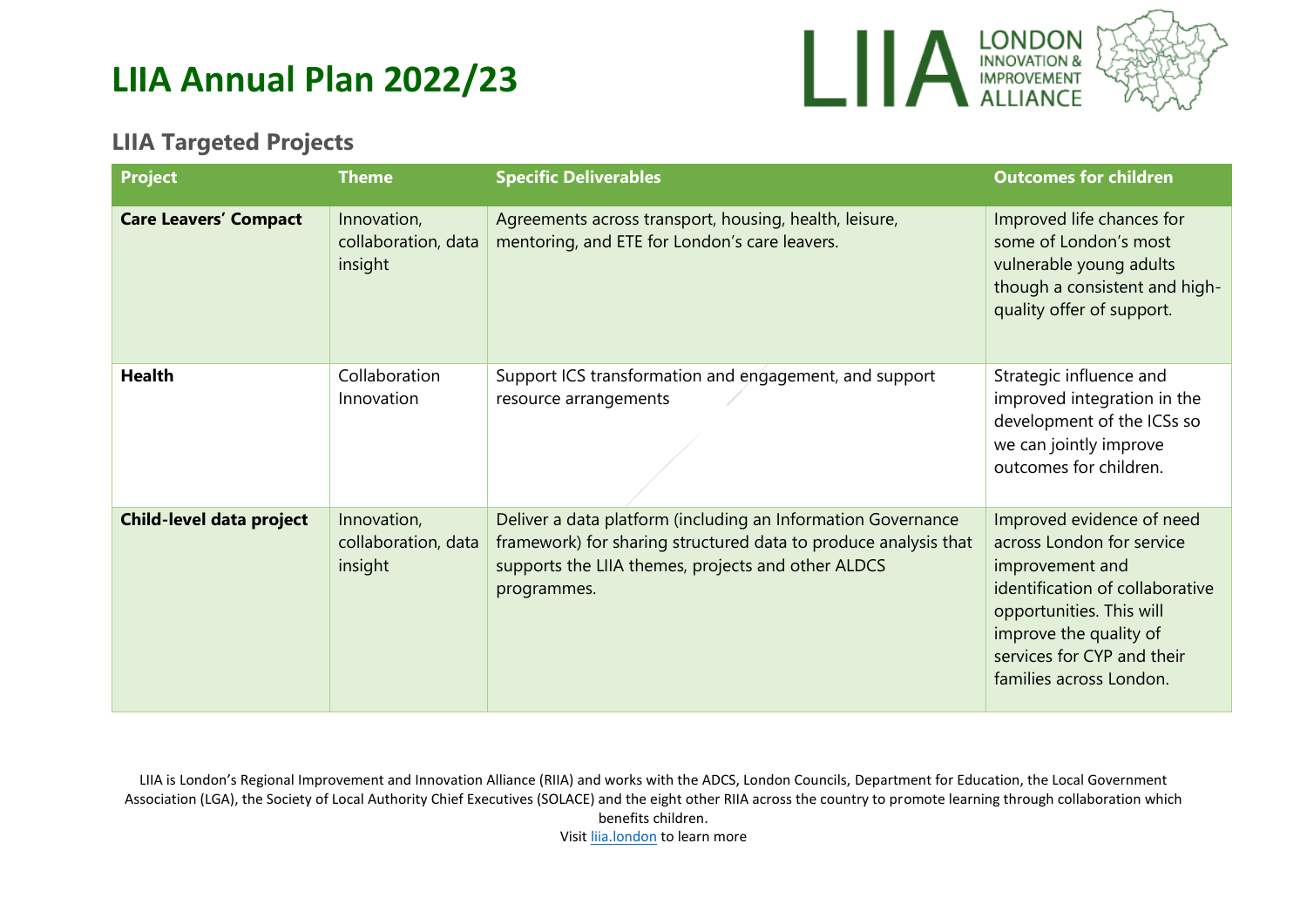

#### **SEND**

| <b>Project</b>                                                    | <b>Theme</b>                                                | <b>Specific Deliverables</b>                                                                                                    | <b>Outcomes for children</b>                                                                                                                                                             |
|-------------------------------------------------------------------|-------------------------------------------------------------|---------------------------------------------------------------------------------------------------------------------------------|------------------------------------------------------------------------------------------------------------------------------------------------------------------------------------------|
| <b>Improving outcomes</b><br>for children with<br><b>ASD/SEMH</b> | Data Insight<br>Innovation<br>Collaboration                 | Research experiences of children with ASD/SEMH.<br>Commissioning services for children with ASD/SEMH.                           | Improvement in local<br>pathways, provision and<br>outcomes for children with<br>ASD/SEMH.<br>Jointly commissioned<br>services, both across<br>London and in partnership<br>with Health. |
| <b>Developing a Data</b><br><b>Dashboard for London</b>           | Data Insight<br>Collaboration                               | Take a phased approach to creating a data dashboard<br>Raise awareness and increase use of existing data tools and<br>systems.  | Detailed knowledge of the<br>SEND cohorts and data to<br>support ALDCS members in<br>delivering services. This will<br>improve the quality of care<br>for children with SEND.            |
| <b>SEND Summit 2022</b>                                           | Peer Challenge<br>and Review<br>Collaboration<br>Innovation | Hold SEND Summit in 2022 with pan-London participation.<br>The summit will gather feedback on the National SEND Green<br>Paper. | Influencing the National<br>SEND agenda with pan-<br>London agreement.                                                                                                                   |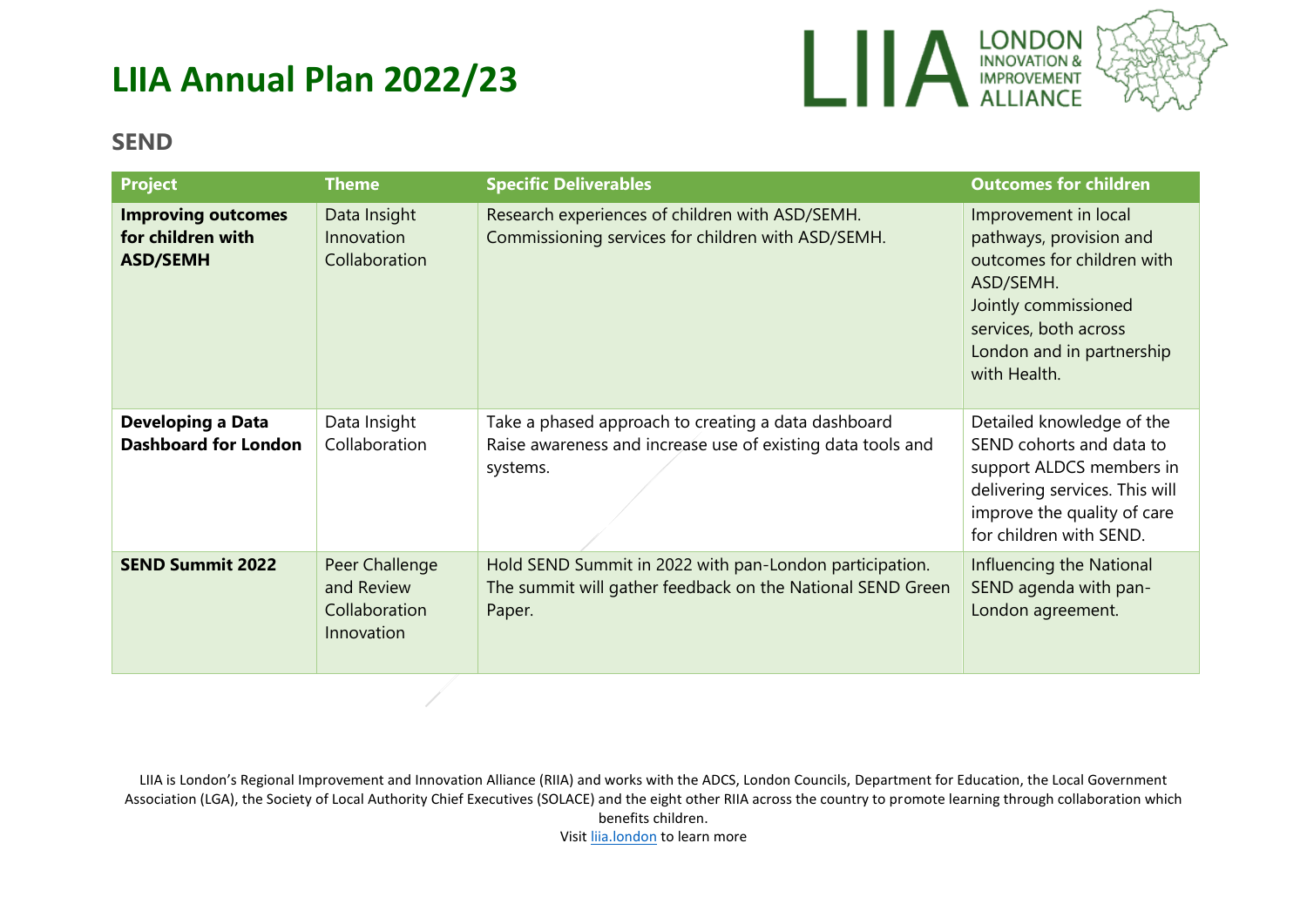



|                                     |                                                   |                                                                                                                                                                                                                                                                                                                                                                                                                     | <b>WALLIANCE</b><br><sup>L</sup> evel                                                                                                                                                                                                 |
|-------------------------------------|---------------------------------------------------|---------------------------------------------------------------------------------------------------------------------------------------------------------------------------------------------------------------------------------------------------------------------------------------------------------------------------------------------------------------------------------------------------------------------|---------------------------------------------------------------------------------------------------------------------------------------------------------------------------------------------------------------------------------------|
| <b>ICS Engagement</b>               | Collaboration<br>Innovation                       | Engage ALDCS in pan-London approach.<br>Develop links with good practice nationally e.g. West<br>Yorkshire and Harrogate ICS.<br>Hold SEND focused meetings with each ICS to review<br>developing strategies for SEND.<br>Develop system maps with two ICSs, setting out approach to<br>SEND, key priorities and links with wider ICS system.<br>Promote system maps to all ICSs through dissemination<br>workshop. | Strategic influence in the<br>development of the ICSs so<br>we can jointly improve<br>outcomes for children with<br>SEND.<br>Improved integration of<br>offer including therapies,<br>mental health support and<br>early assessments. |
| <b>Preparation for</b><br>adulthood | Collaboration<br>Innovation<br><b>Peer Review</b> | Develop Preparation for Adulthood practice in six local<br>authorities<br>Shape Preparation for Adulthood Conference.<br>Complete a Peer Review on Preparation for Adulthood.                                                                                                                                                                                                                                       | Improved employment<br>opportunities, housing and<br>quality of life for children,<br>young people and adults<br>with SEND.                                                                                                           |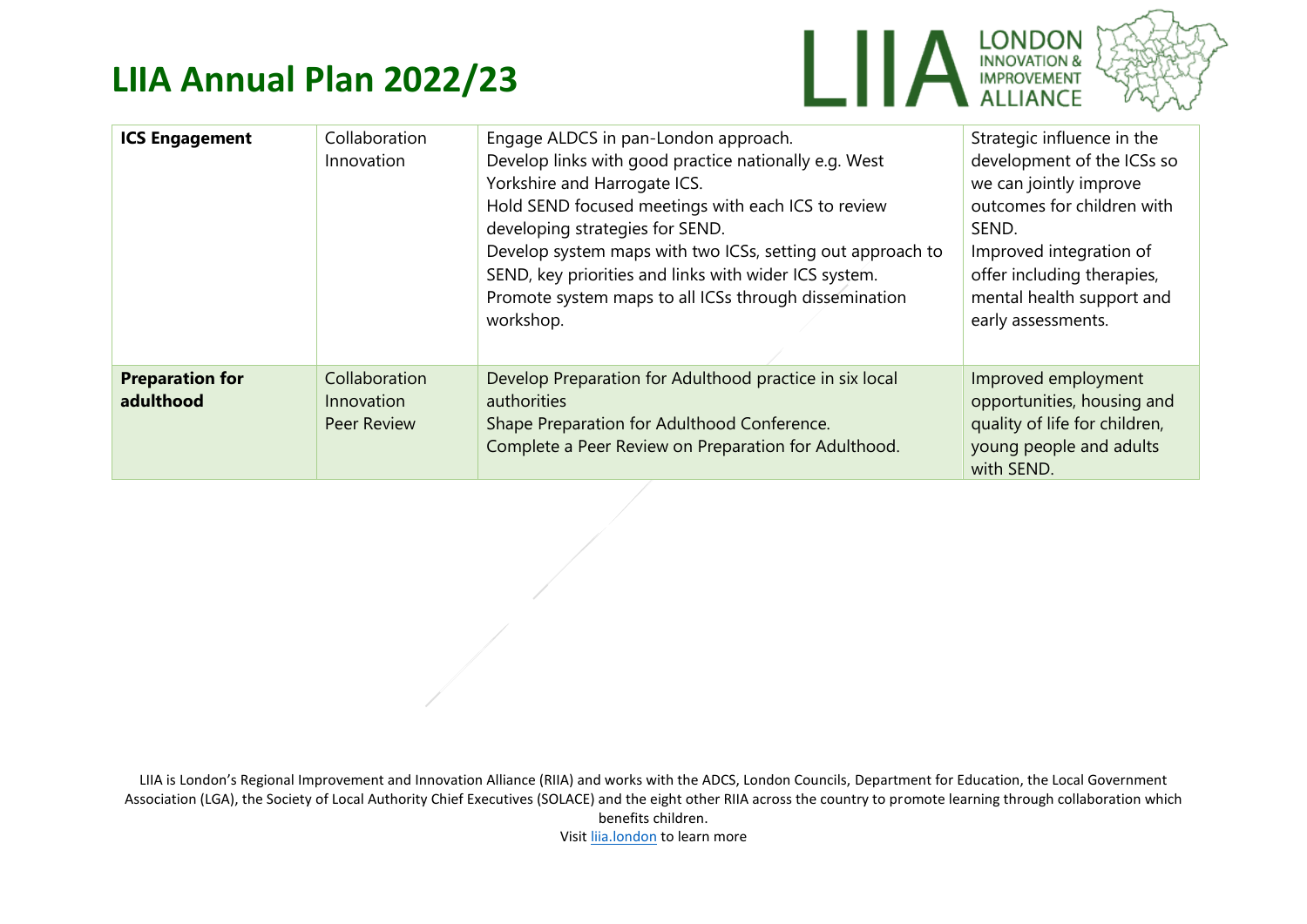

#### **Resources and Commissioning**

| <b>Project</b>                                                          | <b>Theme</b>                                | <b>Specific Deliverables</b>                                                                                                                          | <b>Outcomes for children</b>                                                                                                    |
|-------------------------------------------------------------------------|---------------------------------------------|-------------------------------------------------------------------------------------------------------------------------------------------------------|---------------------------------------------------------------------------------------------------------------------------------|
| <b>The Pan-London</b><br><b>Vehicle</b>                                 | Collaboration<br>Innovation                 | Report on Collaborative Commissioning in London by<br>FutureGov.<br>Creation of the Shadow PLV with shared vision and leadership<br>for the full PLV. | More London provision for<br>London children, with<br>improved outcomes and<br>reduced cost.                                    |
| <b>Under-utilisation of</b><br><b>London provision</b>                  | Data Insight<br>Innovation                  | Research into current usage of London provision by London's<br>children.<br>Actions agreed to increase local uptake of London provision.              | London's children will be<br>access provision locally,<br>reducing cost to LAs and<br>improving children's overall<br>outcomes. |
| <b>Pan-London</b><br><b>Sufficiency tool</b>                            | Data Insight<br>Collaboration<br>Innovation | Pan-London data sharing arrangements agreed across<br>sufficiency, provision and finance.                                                             | Address sufficiency<br>challenges in HCLI provision<br>and improve forecasting pan-<br>London.                                  |
| <b>Pan-London</b><br><b>Residential Parenting</b><br><b>Assessments</b> | Collaboration<br>Innovation                 | Support mobilisation of joint commissioning arrangements and<br>block contracts.                                                                      | Reduce costs to LAs for<br><b>Residential Parenting</b><br>Assessments and so improve<br>outcomes.                              |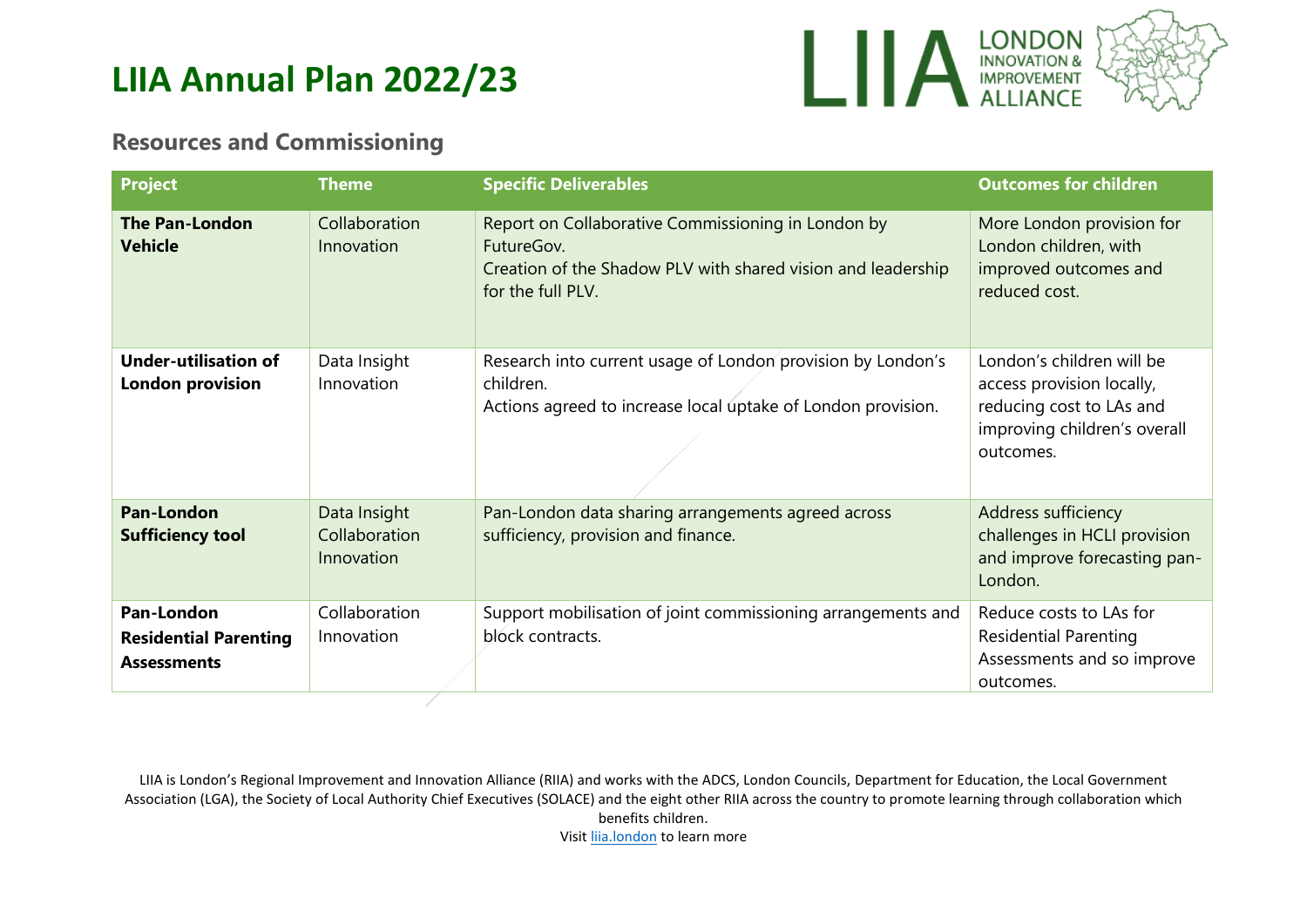

#### **Adolescent Safeguarding**

| <b>Project</b>                                                           | <b>Themes</b>                                    | <b>Deliverables</b>                                                                                              | <b>Outcomes for children</b>                                                                                                                            |
|--------------------------------------------------------------------------|--------------------------------------------------|------------------------------------------------------------------------------------------------------------------|---------------------------------------------------------------------------------------------------------------------------------------------------------|
| <b>London Adolescent</b><br><b>Safeguarding Practice</b><br><b>Guide</b> | Disproportionality<br>Collaboration              | Creation of an adolescent safeguarding<br>practice manual.                                                       | Greater consistency in practice across London<br>and better information sharing for children<br>moving between boroughs,                                |
| <b>Your Choice</b>                                                       | Disproportionality<br>Data Insight<br>Innovation | Mobilisation of Your Choice across 32 LAs.<br>Agreement of effective approach to<br>evaluation through the pilot | Practice development by upskilling practitioners<br>across London.<br>An enhanced offer to young people affected by<br>violence promoting their safety. |
| <b>MACE Review</b>                                                       | <b>Peer Review</b><br>Collaboration              | Review of London multi-agency child<br>exploitation (MACE) arrangements in each<br>LA                            | Consistent approach to multi-agency child<br>exploitation arrangements across LAs which<br>promote adolescent safety.                                   |